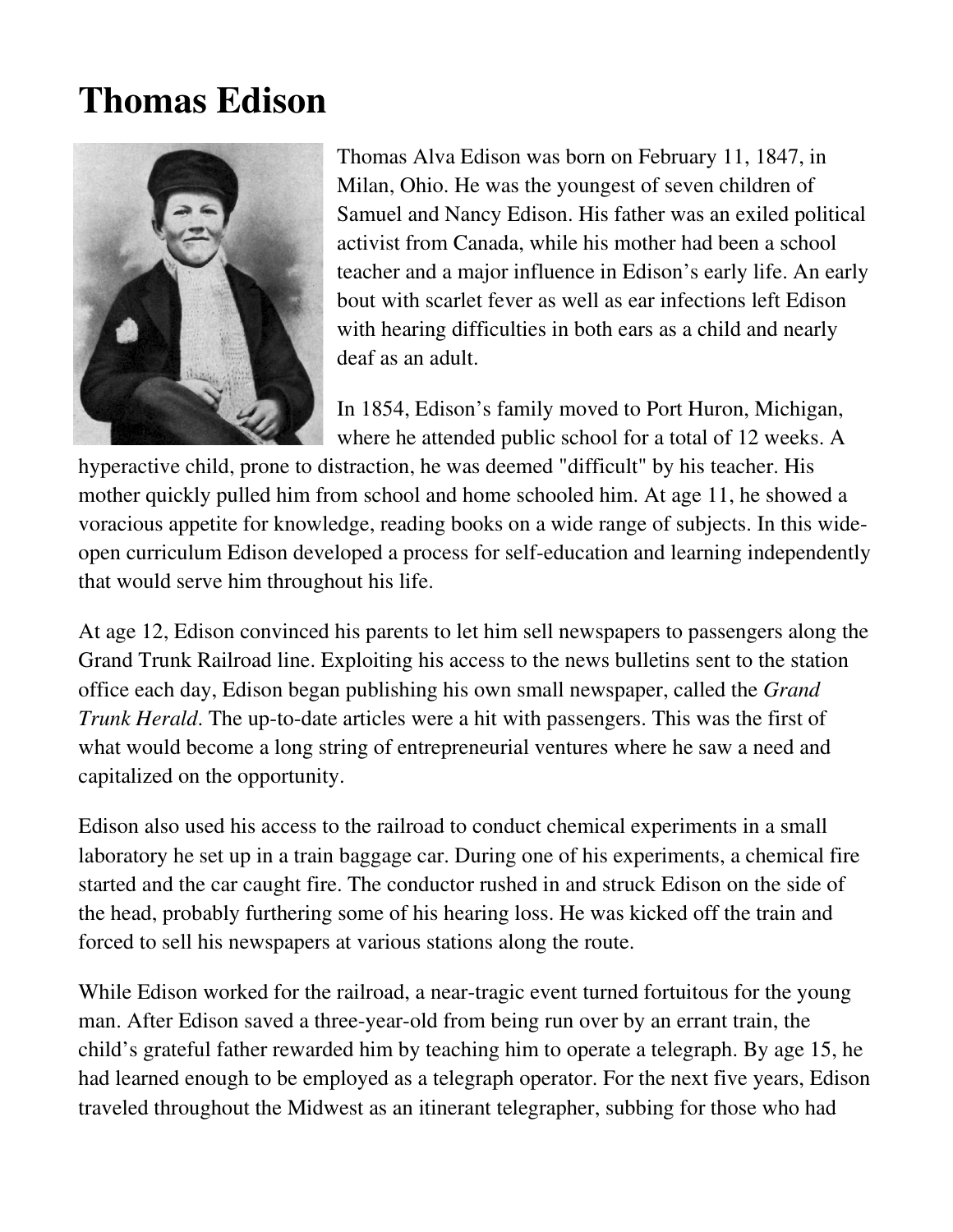gone to the Civil War. In his spare time, he read widely, studied and experimented with telegraph technology, and became familiar with electrical science.

In 1866, at age 19, Edison moved to Louisville, Kentucky, working for The Associated Press. The night shift allowed him to spend most of his time reading and experimenting. He developed an unrestricted style of thinking and inquiry, proving things to himself through objective examination and experimentation.

Initially, Edison excelled at his telegraph job because early Morse code machines punched dots on a strip of paper, so Edison's partial deafness was no handicap. However, as the technology advanced, receivers were increasingly equipped with a sounding key, enabling telegraphers to "read" message by the sound of the clicks. This left Edison disadvantaged, with fewer and fewer opportunities for employment.

In 1868, Edison returned home to find his beloved mother was ill and his father was out of work. The family was almost destitute. Edison realized he needed to take control of his future. Upon the suggestion of a friend, he ventured to Boston, landing a job for the Western Union Company. At the time, Boston was America's center for science and culture, and Edison reveled in it. In his spare time, he designed and patented an electronic voting recorder for quickly tallying votes in the legislature.

In 1869, at 22 years old, Edison moved to New York City and developed his first invention, an improved stock ticker called the Universal Stock Printer, which synchronized several stock tickers' transactions. The Gold and Stock Telegraph Company was so impressed, they paid him \$40,000 for the rights (that equals \$1,500,000 today!). With this success, he quit his work as a telegrapher to devote himself full-time to inventing.

By the early 1870s, Edison had acquired a reputation as a first-rate inventor. In 1870, he set up his first small laboratory and manufacturing facility in Newark, New Jersey, and employed several machinists. As an independent entrepreneur, Edison formed numerous partnerships and developed products for the highest bidder. Often that was Western Union Telegraph Company, the industry leader, but just as often, it was one of Western Union's rivals.

In 1871 Edison married 16-year-old Mary Stilwell, who was an employee at one of his businesses. During their 13-year marriage, they had three children, Marion, Thomas and William, who himself became an inventor. In 1884, Mary died at the age of 29 of a suspected brain tumor. Two years later, Edison married Mina Miller, 19 years his junior.